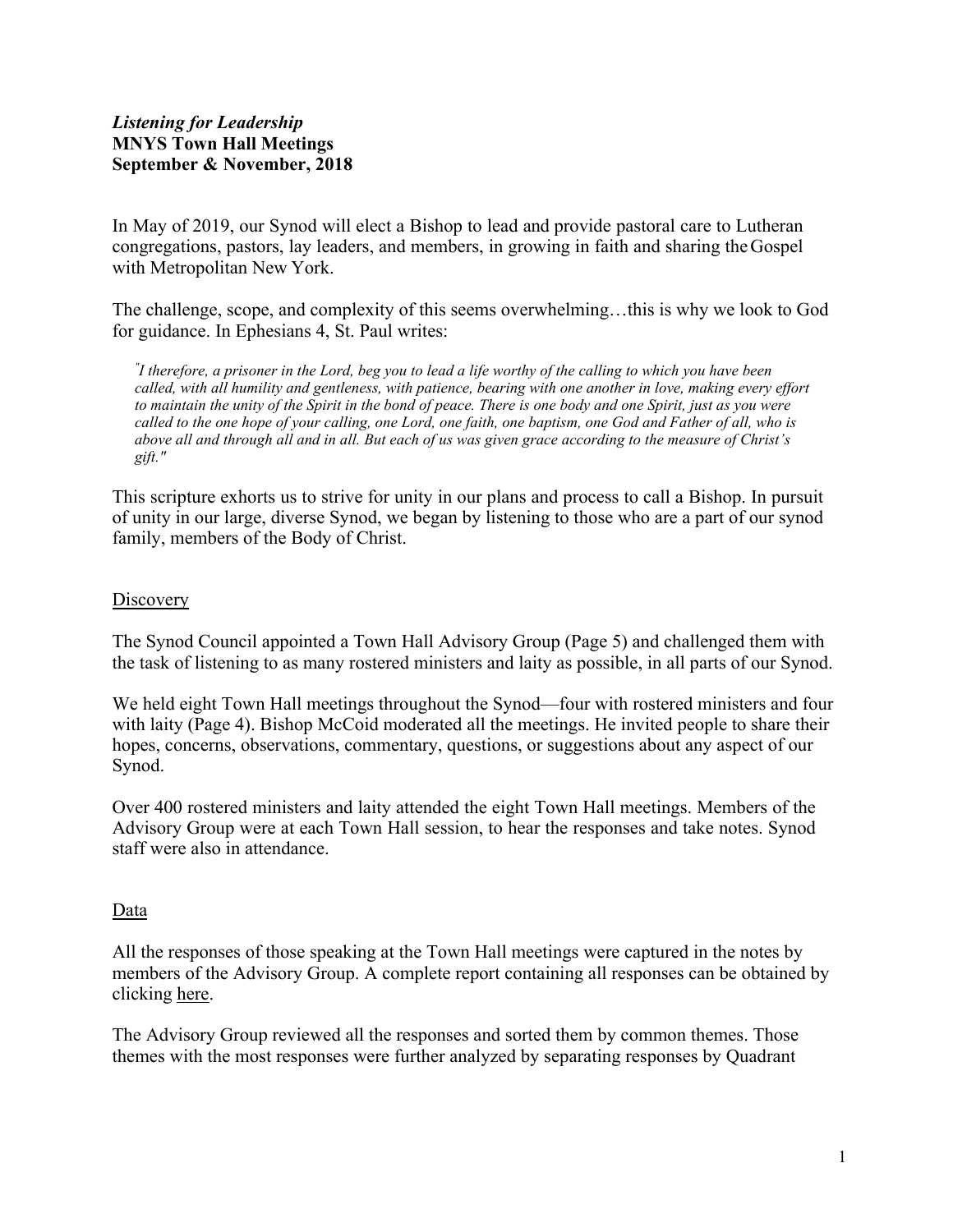(1,2,3,4), and by separating the responses of lay leaders and rostered ministers, with special attention to specific words and ideas contained within the theme.

# Discussion

Using this analysis, the Advisory Group discussed and considered hundreds of responses and more than a dozen potential themes. However, the desired end result was not to have a comprehensive report that would cover everything said, but rather, a short list of the most commonly mentioned themes that would best inform the process of electing a Bishop.

# Decision

From the discussion, the Advisory Group made decisions on what specific themes, areas, and details to include in this report and used in the Bishop call process. The results of those decisions are on the Bishop Profile (Page 3), and on the "Questions for the Prospective Bishop" form. (MNYS Secretary will provide this form to pre-identified pastors).

# Summary

To find unity from within our Synod family to inform the Bishop election process, we completed the following steps:

- *Listening* to clergy and laity at the Town Hall meetings
- Reviewing all the responses
- Grouping responses into common themes
- Analyzing the themes
- Discussing the specific impact on the Bishop election process
- Making decisions on the "Bishop Profile" and "Questions for the Prospective Bishop" to help our Synod secure God honoring *Leadership*

*Listening for Leadership*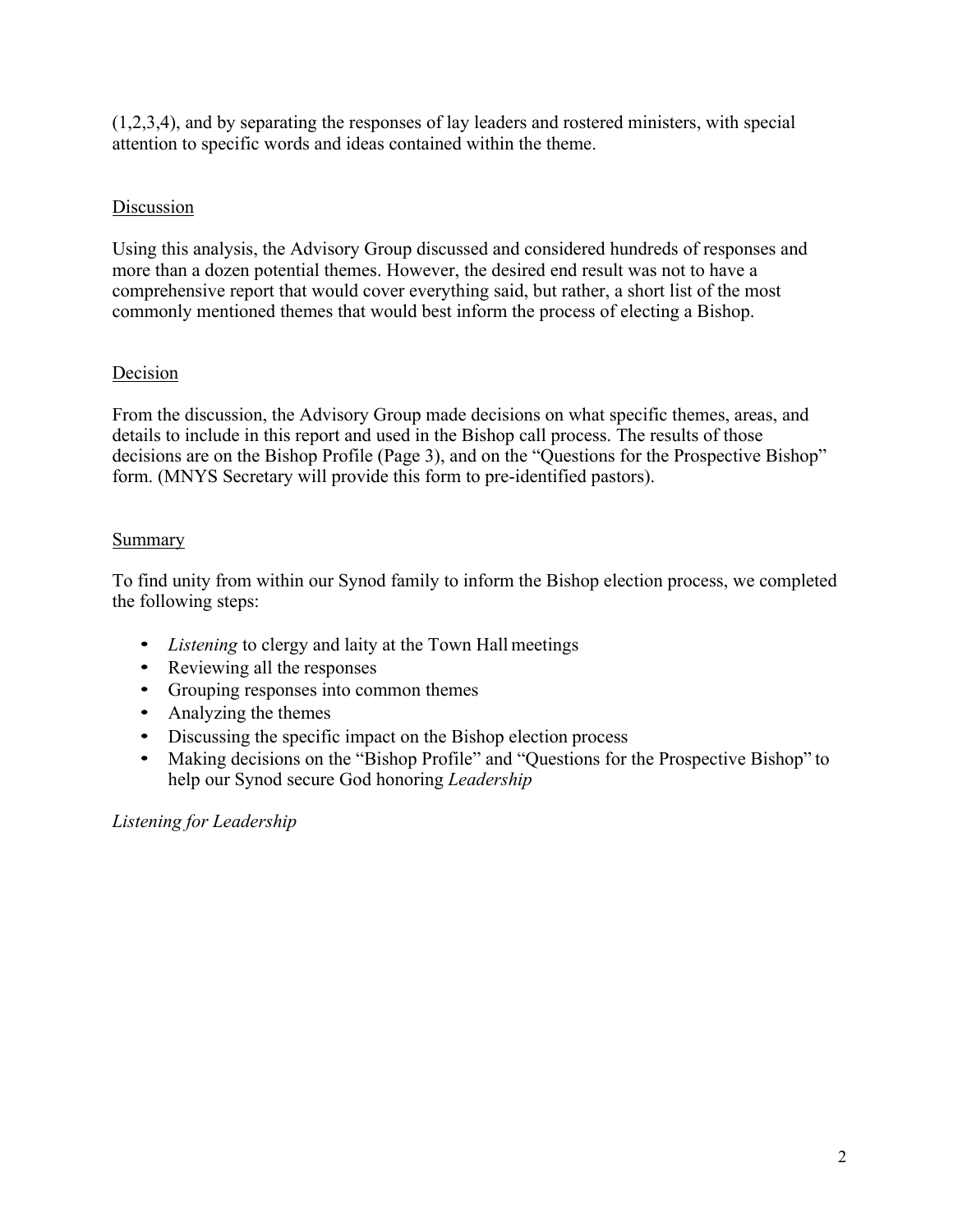## **Bishop Profile**

1. Bishop as Pastoral

The Bishop is the spiritual leader of our Synod. The Bishop shares scripture and prophetic words with clergy and laity, in a manner that teaches, inspires, challenges, and gives hope. The Bishop listens to and encourages the people of our Synod.

2. Bishop as Bridge Builder

The MNYS is diverse in ethnicity, geography, opinions on social issues, and viability of congregations. The Bishop helps people respect these differences, brings healing, and builds networks to advance the Gospel together.

3. Bishop as Leader

The Bishop leads through a ministry of presence in congregations. The Bishop communicates the plans, resources, activities, and vision for our life together as a Synod. The Bishop shares the Lutheran message in ecumenical and inter-religious gatherings, public forums, and the media.

4. Bishop as Administrator

The Bishop has oversight of the Synod's governance, finances, personnel, and legal issues. The Bishop develops a staff to advance the strategic plan and support congregations throughout the Synod. The Bishop works closely with the Synod Council and handles sensitive matters related to clergy.

The areas below will be the focus of the networks, resources, activities, and staff referenced above:

- A. Congregational Vitality & Mergers
- B. Supporting and Increasing Youth Ministries
- C. Improved Internal Communications
- D. Advancing Diversity
- E. Equipping Lay Leaders
- F. Evangelism & Outreach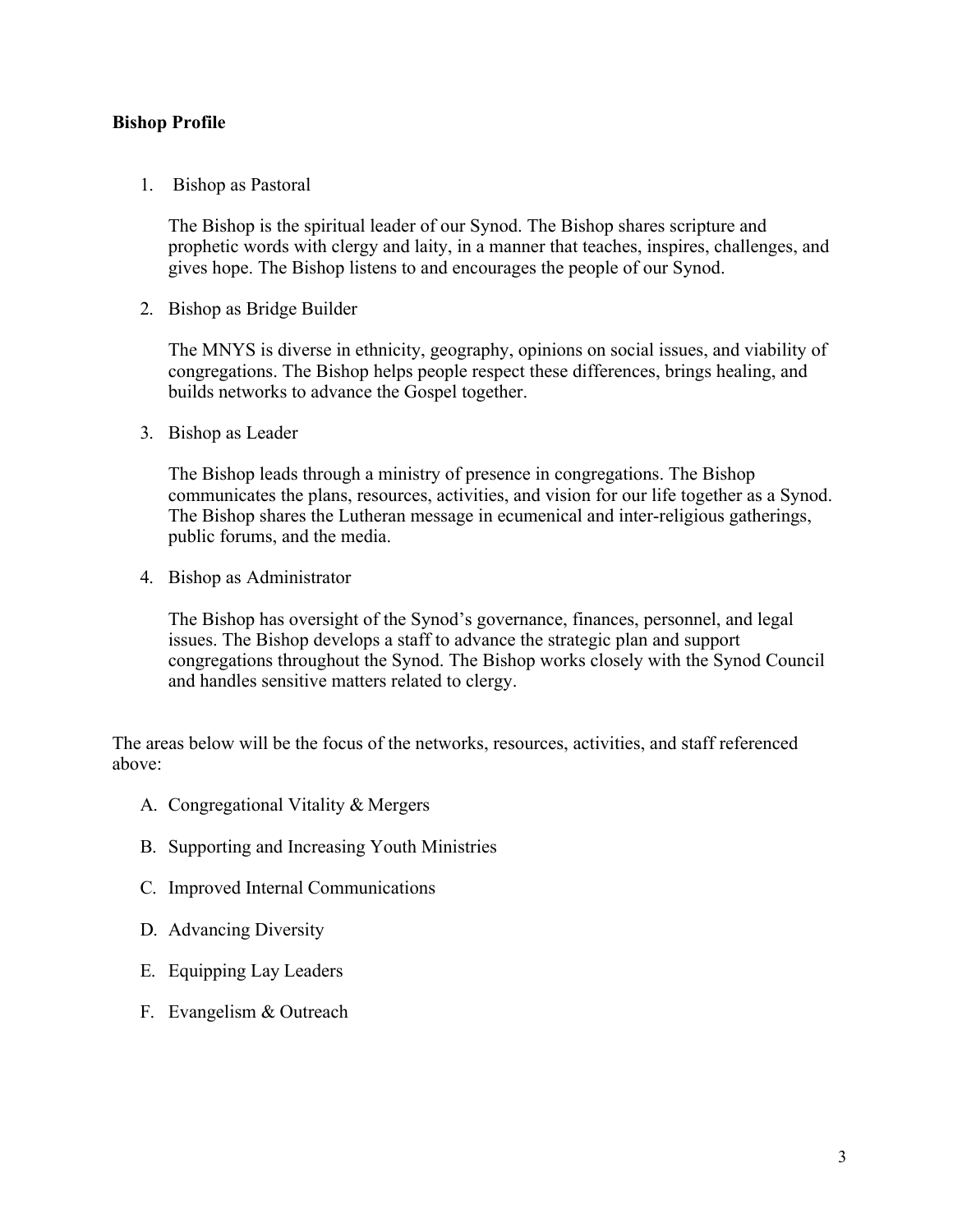### **MNYS Town Hall Meetings**

### Quadrant 3: Brooklyn & Queens

Lay Members: September 16, 2018, 3:00 – 5:00 pm Prince of Peace Lutheran Church 225-17 115th Avenue, Cambria Heights, NY 11411 Advisory Group Notetakers: Amy Kienzle, Harry Schenkel

Rostered Ministers: September 17, 2018, 9:00 am – 2:30 pm Prince of Peace Lutheran Church 225-17 115th Avenue, Cambria Heights, NY 11411 Advisory Group Notetakers: Cynthia Corley, John Malone

#### Quadrant 2: Nassau & Suffolk

Lay Members: September 23, 2018, 3:00 – 5:00 pm St. Paul's Lutheran Church 120 Vernon Valley Road, East Northport, NY 11731 Advisory Group Notetakers: John Jurik, Renée Wicklund

Rostered Ministers: September 24, 2018, 9:00 am – 2:30 pm St. Luke's Lutheran Church 145 Prospect Street, Farmingdale, NY 11735 Advisory Group Notetakers: John Jurik, Harry Schenkel

### Quadrant 1: Tappan Zee/Delaware-Hudson/Hudson

Lay Members: November 4, 2018, 3:00 – 5:00 pm King of Kings Lutheran Church 543 Union Avenue, New Windsor, NY 12553 Advisory Group Notetakers: Justin Johnson, Cynthia Corley

Rostered Ministers: November 5, 2018, 9:00 am – 2:30 pm King of Kings Lutheran Church 543 Union Avenue, New Windsor, NY 12553 Advisory Group Notetakers: Karen Maulen, Renée Wicklund

#### Quadrant 4: Bronx/Manhattan/Staten Island

Lay Members: November 11, 2018, 3:00 – 5:00 pm Grace and St. Paul's Lutheran Church 123 West 71 Street, New York, NY 10023 Advisory Group Notetakers: John Malone, Karen Maulen

Rostered Ministers: November 12, 2018, 9:00 am – 2:30 pm Saint Peter's Church 619 Lexington Avenue (54th Street), New York, NY 10022 Advisory Group Notetakers: Amy Kienzle, Cynthia Corley